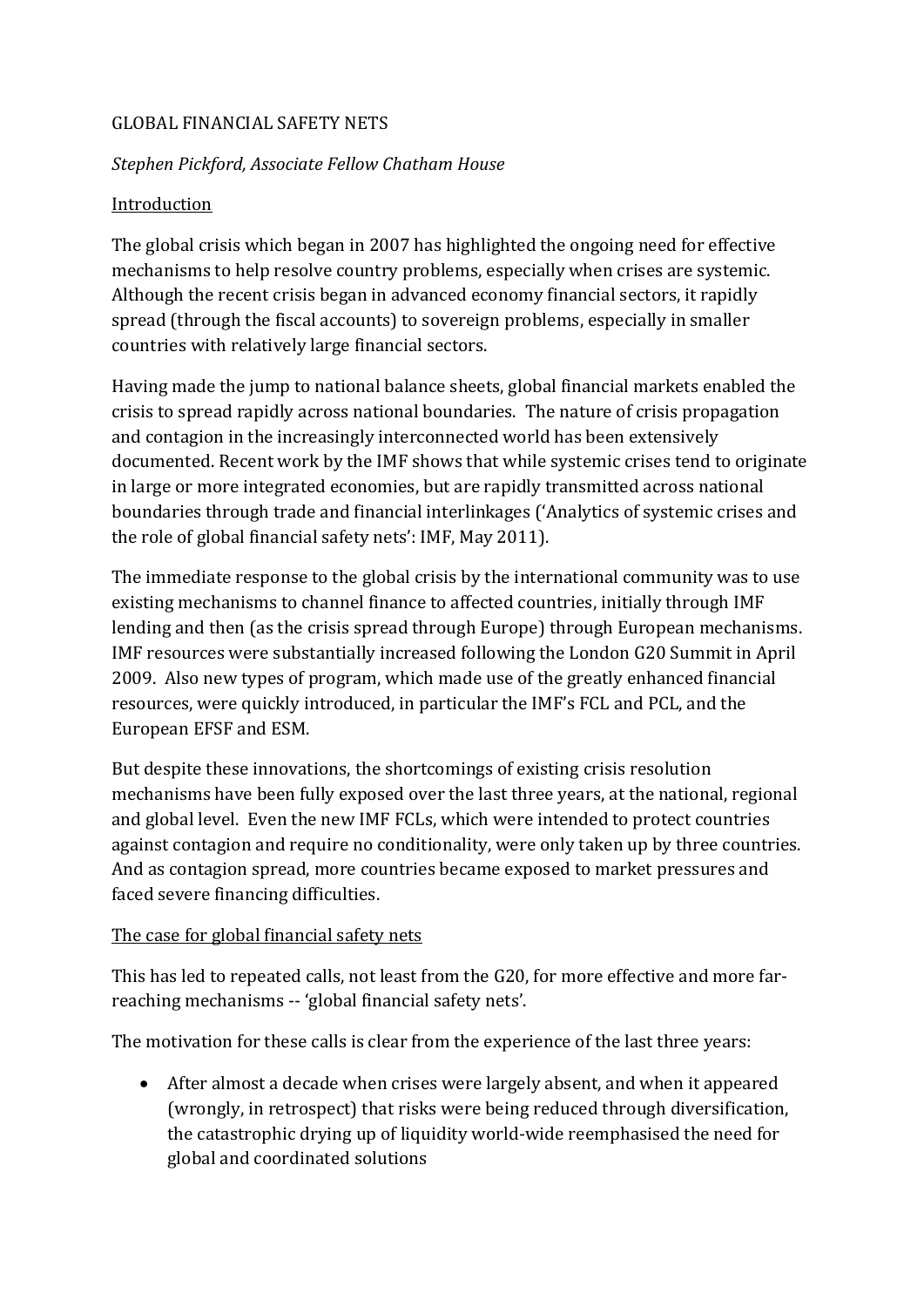- Exacerbated by deeper cross-border financial linkages, there were unprecedented spillovers from the core crisis countries to a whole range of other countries, many of whom had been seen as having strong fundamental positions and policies – the 'innocent bystanders'
- The perceived failures of crisis resolution mechanisms in previous episodes (especially in the Asian crisis of the late 90s) had been one reason – though only one of a number of reasons<sup>1</sup> – why many emerging markets had built up national foreign exchange reserves as a way to self-insure against future crises. The resulting current account imbalances, capital outflows from emerging markets and capital restrictions on inflows were seen as a contributory factor behind the exceptionally low global interest rates, the 'search for yield', and asset bubbles in many advanced economies in 2006 and 2007.

So, because there was a lack of effective resolution mechanisms which led to increasing imbalances in the global economy, this is seen as having helped sow the seeds of the next crisis.

These developments help explain the renewed policy interest in global financial safety nets. In the literature there seem to be somewhat different views about what these are (or should be). But the most common view is that there should be global mechanisms to:

- Provide fast-disbursing financial assistance in large amounts to countries open to global capital markets and facing liquidity problems (in particular the 'innocent bystanders')
- Reduce the demand for self-insurance through reserves accumulation, by providing a realistic and attractive alternative safety net to countries
- Reduce the need for restrictions on capital inflows (which are seen by some emerging markets as another protective mechanism against destabilising market movements)
- And reduce global imbalances, which ultimately is seen as crucial for global growth.

# Liquidity vs solvency

In looking at the definition and design of financial safety nets, distinguishing between liquidity and solvency problems is (as always) important. If a country is seen as an innocent bystander, it follows (almost by definition) that it faces a liquidity (not a solvency) problem since it was seen to have strong fundamentals but was simply caught in the cross-winds.

<sup>1</sup>  $1$  There have been fierce debates as to how far the reserves build-up in emerging markets was due to the desire for self-insurance, and how far it reflected a deliberate policy to maintain under-valued exchange rates as a way to stimulate export-led growth. Whatever the relative strength of these motives, the outcome in terms of (actual or threatened) currency wars is clear.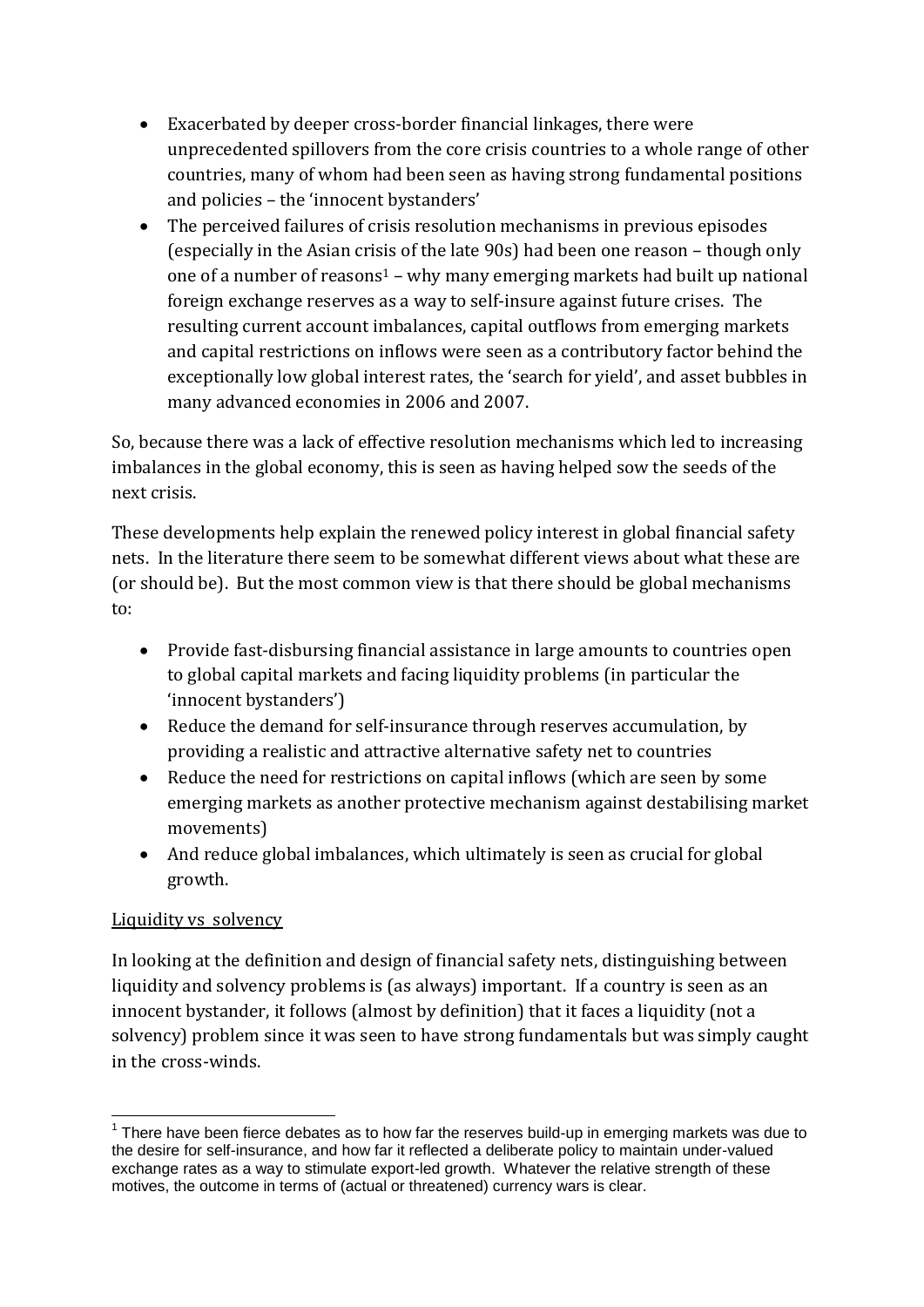But the last crisis has shown again that the distinction between liquidity and solvency problems is not at all clear-cut. Liquidity problems tend, if they last for any length of time, to morph into solvency problems. This is as true at the country level as it was for banks in 2007 and 2008, not least because high sovereign borrowing costs can quickly lead to unsustainable fiscal positions. Proponents of stronger financial safety nets see this as further justification – if problems that start out as liquidity-related can become solvency issues, dealing with them in their early stages helps avoid the more damaging (and costly) later stages.

# Enhanced safety nets

Existing mechanisms for dealing with crises were seen, especially in the early stages of the crisis, as ineffective in two respects:

- Insufficient amounts of financial 'fire-power' to provide sufficient liquidity to offset private outflows and convince markets, and
- Insufficiently flexible (and quick) ways to disburse funds, so that the facilities were not attractive enough for countries to apply for them sufficiently early.

The level of financial resources available for support operations has been increased substantially in the last two years, first through the tripling of IMF resources agreed at the London G20 Summit in 2009, and second through the creation of European mechanisms to support countries in crisis (the EFSF and the ESM). [*Chiang Mai?*] But even after these initiatives the total quantum of multilateral financial fire-power available through the IMF, the European mechanisms, and the Chiang Mai Initiative had done little more than keep pace with GDP growth globally, at around 2-3 percent of global GDP (and fallen far short of the increase in global trade and financial flows). The IMF estimate that ('Strengthening the International Monetary System: Taking Stock and Looking Ahead': IMF, March 2011). During the crisis central bank swap arrangements with the US Fed added at the peak another \$600 billion to the available resources (as well as 250 billion euros in swaps provided by the ECB).

But by far the largest element of resources available to countries are national reserves, which have grown in total over the last ten years from about 5 percent of global GDP to 15 percent now. However, these resources are spread very unevenly, and (not coincidentally) tend to be concentrated in countries which are less likely to suffer financing problems. They are also costly for countries to maintain, with (usually) substantial carry costs. And (as noted earlier) have contributed to the growth of global imbalances.

IMF financial instruments were also made more flexible, and better designed to be taken up by the innocent bystanders (the creation of the FCL and its subsequent reform, and its somewhat less flexible sibling the PCL). The FCL is designed to provide access to very substantial amounts of financing on a contingent basis for countries with 'very strong policy fundamentals and frameworks', to be drawn down as needed but without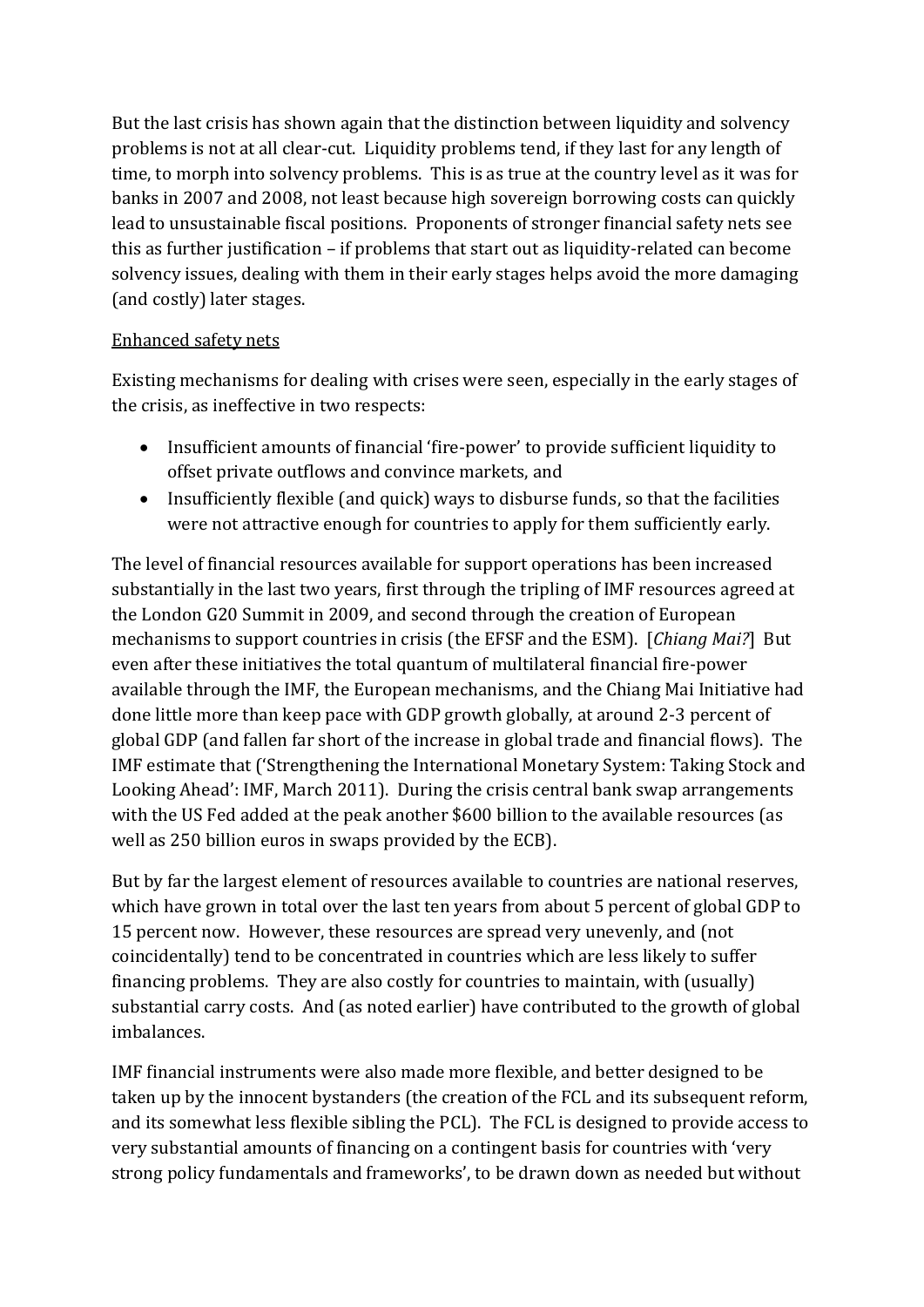any further review or conditionality once a country has qualified. The PCL is designed for less strong countries, and requires some extra conditionality when funds are drawn on.

But there is still a widespread view that more needs to be done. The amount of money available is still not seen as sufficient to deal with another episode on the scale of the 2007 crisis (especially if the Eurozone crisis gets worse and eats further into the available resources). And the extremely limited take-up of the FCL and PCL suggests that they are still not fulfilling their desired role as ways to head off liquidity-induced pressures leading to a loss of market confidence.

Ideas for ways to strengthen the toolkit fall into a number of categories (each of which are designed to boost financial clout or be more user-friendly, or both). And they range from 'more of the same' (improving and enhancing existing mechanisms) to radical new mechanisms.

At the 'more of the same' end of the spectrum:

- Ways to further augment IMF resources (SDR allocations; borrowing from countries; borrowing from markets)
- Ways to harness and combine different sources of finance (IMF; central bank swap arrangements; regional financing arrangements)

At the more radical end:

- Ways to make access to Fund borrowing more automatic (the GSM)
- A global swap network
- Formal ex ante cooperation mechanisms between the IMF and RFAs

# An international lender of last resort?

And there are increasing calls for an 'international lender of last resort' (ILLR), by analogy with the classical role for central banks to play in supporting essentially solvent banks which are faced with liquidity shortages. This idea has been around at least as far back as the 1990s<sup>2</sup>.

Apart from the problems of distinguishing between liquidity and solvency as the root cause, the analogy with banks does not work very well for countries. The classical conditions for a domestic lender of last resort role, as set out by Bagehot, were that central banks should (i) lend unlimited amounts of liquidity to solvent banks, and (ii) take good collateral. Countries facing severe financing problems typically only have good quality assets in the form of foreign exchange reserves, which are unlikely to be available for pledging to an ILLR. Also, in practice central banks often insist on fundamental changes to management when bailing out banks; again, this is not possible

 2 Stan Fischer proposed just such a role for the Fund in the aftermath of the Asian crisis.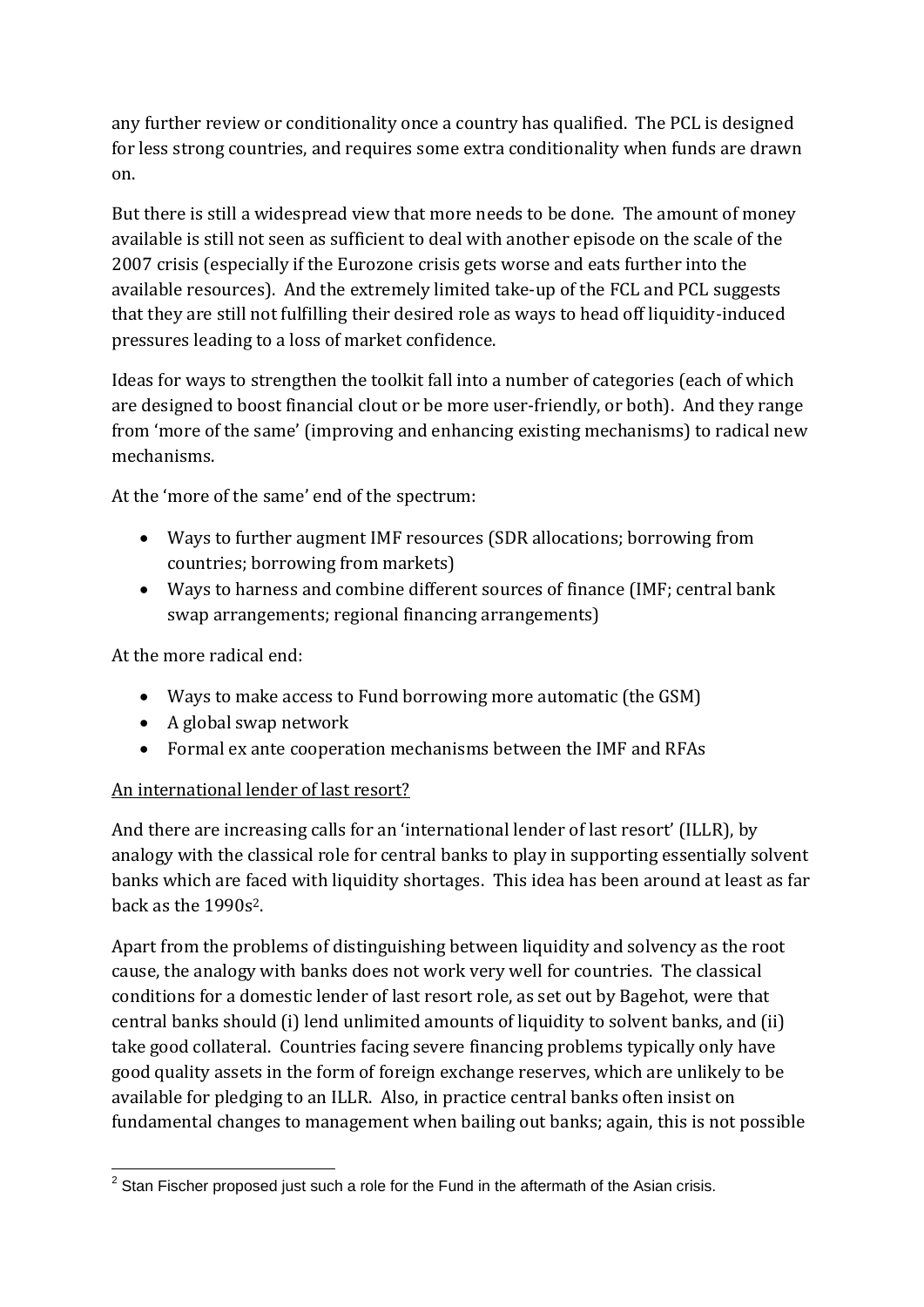when applied to sovereigns (though changes to government policy under Fund programs can have a similar effect).

Nevertheless, at heart the concept of an ILLR is not substantially different from the other elements identified above. They are all intended to:

- Make available substantial amounts of fast-disbursing finance with relatively little (or no) conditionality
- To countries not needing substantial policy adjustment.

# Moral hazard

Critics of any expansion in the crisis resolution toolkit cite moral hazard. Views on how problematic this is vary enormously. My own reading of the global crisis is that markets were fully capable of excessive risk-taking even when there were imperfect and insufficient crisis resolution mechanisms. The greater risk is not having an effective toolkit.

Excessive private sector risk-taking is clearly a potential problem (and was a very real actual problem in the run-up to the 2007 crisis, and in most other systemic crises). But the presence or absence of effective international lending facilities does not appear to have had a marked effect on private sector behaviour. However, the solution does not lie with the design of IMF programs, but excessive risk-taking should instead be addressed through reforms to financial regulation and supervision.

The other moral hazard argument is that making IMF financing available to countries on 'easy' terms, with little or no conditionality, will encourage poor national policies. Again, in my view this argument is overstated. The truly low conditionality facilities (the FCL and, to a lesser extent, the PCL) have only recently been introduced, so there is little evidence to go on. But the three countries which have taken up the FCL were all considered to have exemplary policies. The problem has not been too many countries of the 'wrong sort' taking out FCLs, but rather that demand from the 'right sort' of countries has been insufficient.

# **Conclusions**

**Existing mechanisms are insufficient to deal with another event on the scale of** 

**2007-09**. The systemic nature of the recent crisis highlighted the weaknesses of the current patchwork of mechanisms to protect countries from extreme liquidity pressures. The IMF's resources were substantially augmented in 2009, but a significant proportion remains committed to programs. The European and Asian regional mechanisms have also been added to very significantly, but much of the EFSF funds have already been used for the programs for Ireland and Greece. And central bank swap lines were introduced only as a last resort at the height of the crisis, and were wound back quickly.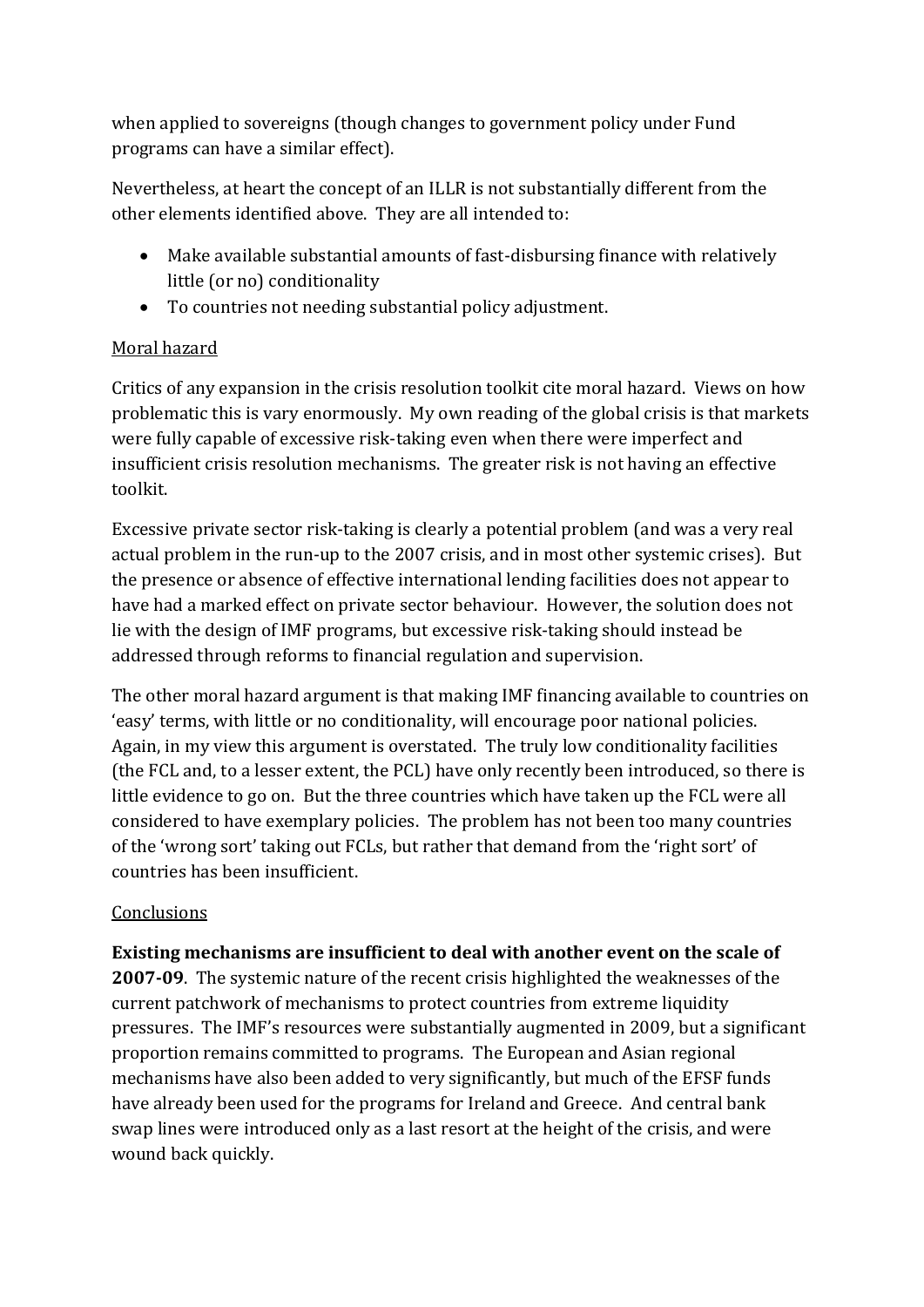**And countries are generally starting now from a much weaker position to be able to withstand such pressures**. Countries are still counting the cost of the crisis. In many cases their fiscal positions are much more fragile than they were four years ago, in terms of both deficits and debt levels. And the loss of output and slow growth make them more vulnerable to financing difficulties.

**The problems lie with both the quantum of finance available and the mechanisms for disbursing it**. Apart from the scale of resources which would be needed to deal with a global systemic crisis, mechanisms are required that could disburse funds very rapidly, at scale, and which countries would be prepared to sign up to before a liquidity shortage started to turn into a solvency problem.

**It is also not prudent to rely on one solution**. The size of the potential problem, and the political difficulties that would be involved in reaching agreement on a single mechanism of sufficient size, point towards trying to make progress on a number of fronts. This 'menu approach' may not be the most efficient, and there would clearly be problems that would need to be resolved in coordinating across different mechanisms. But the experience of the recent crisis suggests that the coordination problem is much less severe than the problem of putting new mechanisms in place in the middle of a crisis. The difficulties faced by the US Administration in getting Congressional approval for the TARP is a case in point.

### **On financing, the most promising approaches appear to be:**

- **to set in place mechanisms for the IMF to borrow from the markets.** The Fund's Articles already permit it to borrow from capital markets, though to date it has never done so. The fiscal constraints currently faced by most of the potential sovereign lenders to the Fund (ie the NAB participants) suggest that other forms of financing for the Fund need to be found. Also, market financing in the face of a global systemic liquidity shortage (as in the recent crisis) is a logical solution. If markets are afraid to lend to entities that are seen as risky (whether banks or sovereigns), it should be possible for the Fund to borrow relatively cheaply, and probably more cheaply than many of the NAB members could in those circumstances. It would also help stabilise market uncertainties if there were an institution that was seen as 'cast-iron' providing a place for investors to put their funds. In effect the Fund would be multilateralising, and moving up to a sovereign level, the role that many central banks played in the recent crisis in intermediating between private sector borrowers and lenders.
- **to reach ex ante agreements with central banks for a network of swap arrangements**. The experience of the crisis was that at the height of the turmoil these swap lines were crucial in reducing market disruptions and restoring a measure of confidence. The Fed swap lines with Brazil, Korea, Mexico and Singapore were particularly effective in restoring a measure of confidence to these countries. But these arrangements were very ad hoc, and relied on the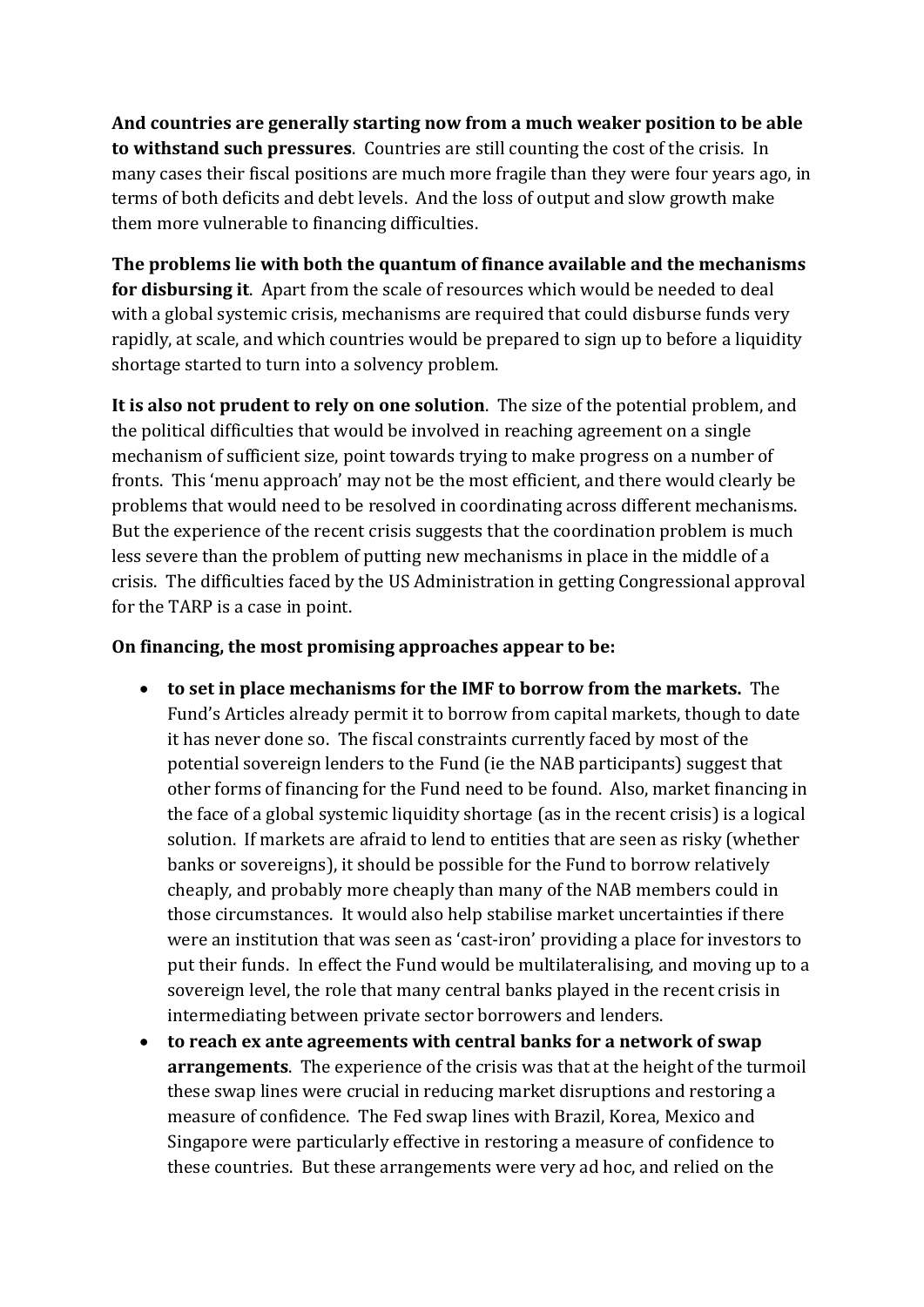willingness of the Fed to use a substantial portion of its balance sheet in this way. Multilateralising such a mechanism, with clarity over amounts, recipients and rules for activation would provide a clearer signal that liquidity would be available if needed, and could help prevent market pressures building up excessively.

 **to formalise links between the IMF and the RFAs, especially the EFSF/ESM and Chiang Mai Initiative**. The CMI has gone a long way down this route already, with the bulk of its financial resources available only in conjunction with a Fund program. The Fund is also heavily involved with AMRO, the new analytical body being set up in Singapore to support the CMI. Within Europe all current support operations have been carried out jointly with the IMF. But there has been reluctance on the part of the European institutions to this link, and if anything they are moving to a position of wanting to be able to operate independently of the Fund. This would be a mistake, not only because of the resources that the Fund can bring to the table (and most commentators judge that even when the ESM is fully operational in 2013, it would not be able to cope with support operations for countries the size of Spain or Italy); but also the Fund has considerably more expertise and credibility in designing programs.

#### **On instruments:**

- **using Article IVs to decide prequalification.** The issue of pre-qualification for the FCL and PCL has been a fraught one. On the one hand some argue that prequalification should be automatic; others argue that this would generate massive moral hazard and expose the Fund to unsustainable financial risk. The right conclusion is somewhere in the middle. In the circumstances where countries (the 'innocent bystanders') are likely to want to access these facilities – and there will still be some stigma attached to their use – the premium will be on rapid disbursement in large amounts. That requires some degree of pre-qualification, but without countries applying in advance of need. The obvious mechanism for managing pre-qualification in advance of application is the annual Article IV process. Whether the judgements about which countries meet the qualification criteria are made public is a difficult issue, and the balance may well shift as a crisis unfolds. Even more difficult is the problem of countries which do not qualify. Nevertheless the benefits of having a core of countries which are seen as well-protected against spillovers from systemic crises are immense.
- **making clear ex ante the scale of resources that could be made available.** To date the normal rules on access to Fund resources have gone out of the window. This has been a good thing since it has avoided the situation where Fund programs have been prevented by access limits from providing enough funds to resolve the crisis. But finding some way to scale the resources available, even if only approximately, would be helpful. Not only would it go some way towards establishing a limit to the Fund's exposure. But it would also (if